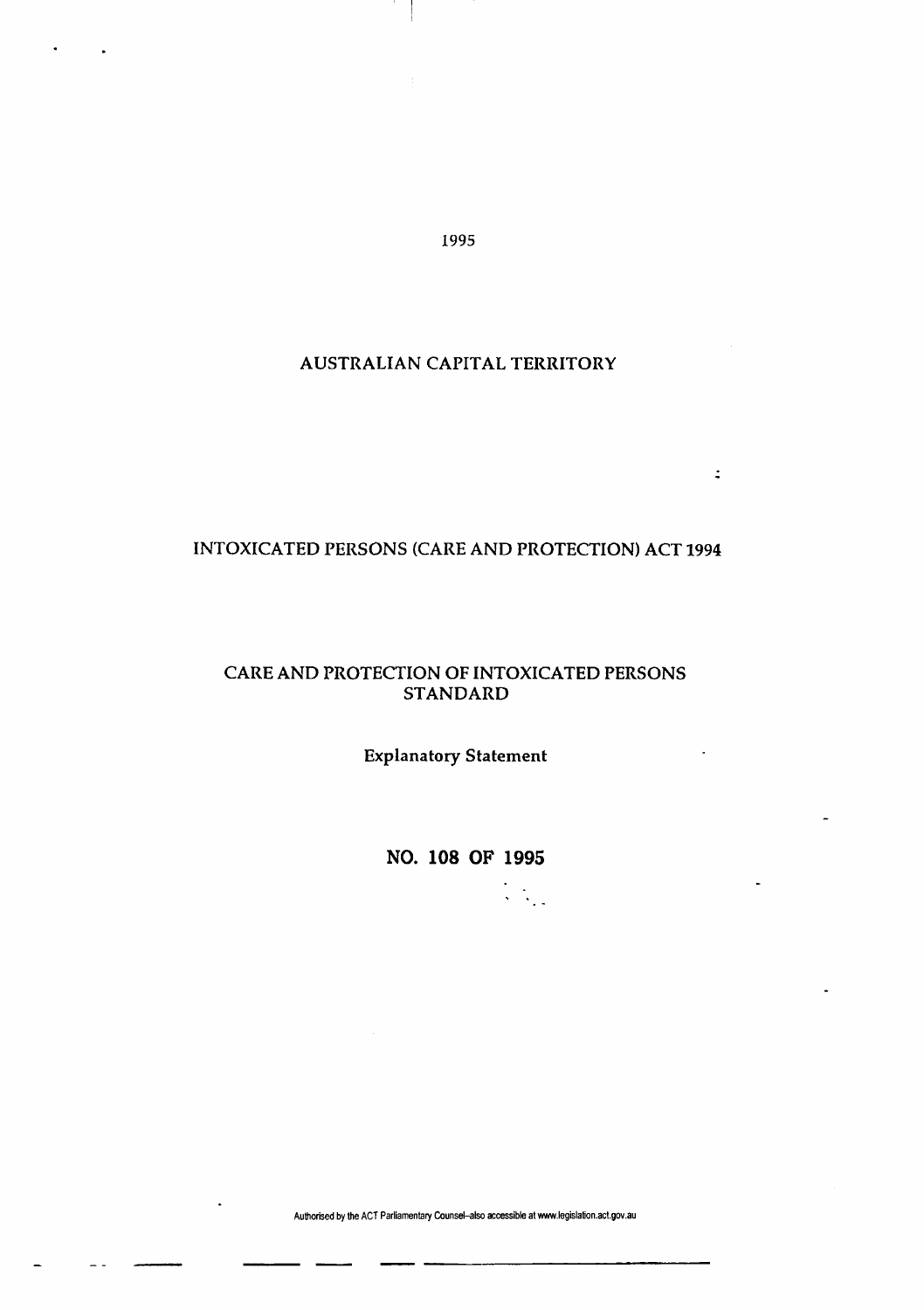### CARE AND PROTECTION OF INTOXICATED PERSONS STANDARD

### Explanatory Statement

The Care and Protection of Intoxicated Persons Standard ("the Standard") is made pursuant to section 31 of the *Intoxicated Persons (Care and Protection) Act 1994* ("the Act") to establish minimum requirements for the manner in which a person licensed to provide a caring service, pursuant to the Act, shall provide that service.

The provisions of the Standard, other than paragraph 6.2(a), will commence upon notification of the Standard in the *Gazette.* Paragraph 6.2(a) will come into effect on 1 January 1996. The delayed : commencement of this provision is to give persons licensed to provide a caring service time, where necessary, to modify facilities at the place where the service is provided so that the facilities comply with the Standard.

The principal purpose of the requirements is to maintain the dignity and privacy, and protect the health and safety, of persons admitted to a place licensed to provide a caring service. The requirements are also intended to protect the health and safety of carers working in such places.

The Standard imposes obligations on a licensee, that is, a person who is licensed under the Act to provide a caring service, and a manager of a licensed place. Failure to comply with the Standard may result in cancellation of the licence. The principal obligations created by the Standard are as described below.

## *Respect for clients* . •

The Standard *(clause5)* requires a licensee or manager to ensure that carers at a licensed place treat with respect intoxicated persons who are admitted to a licensed place and sets out a number of particular requirements in this regard.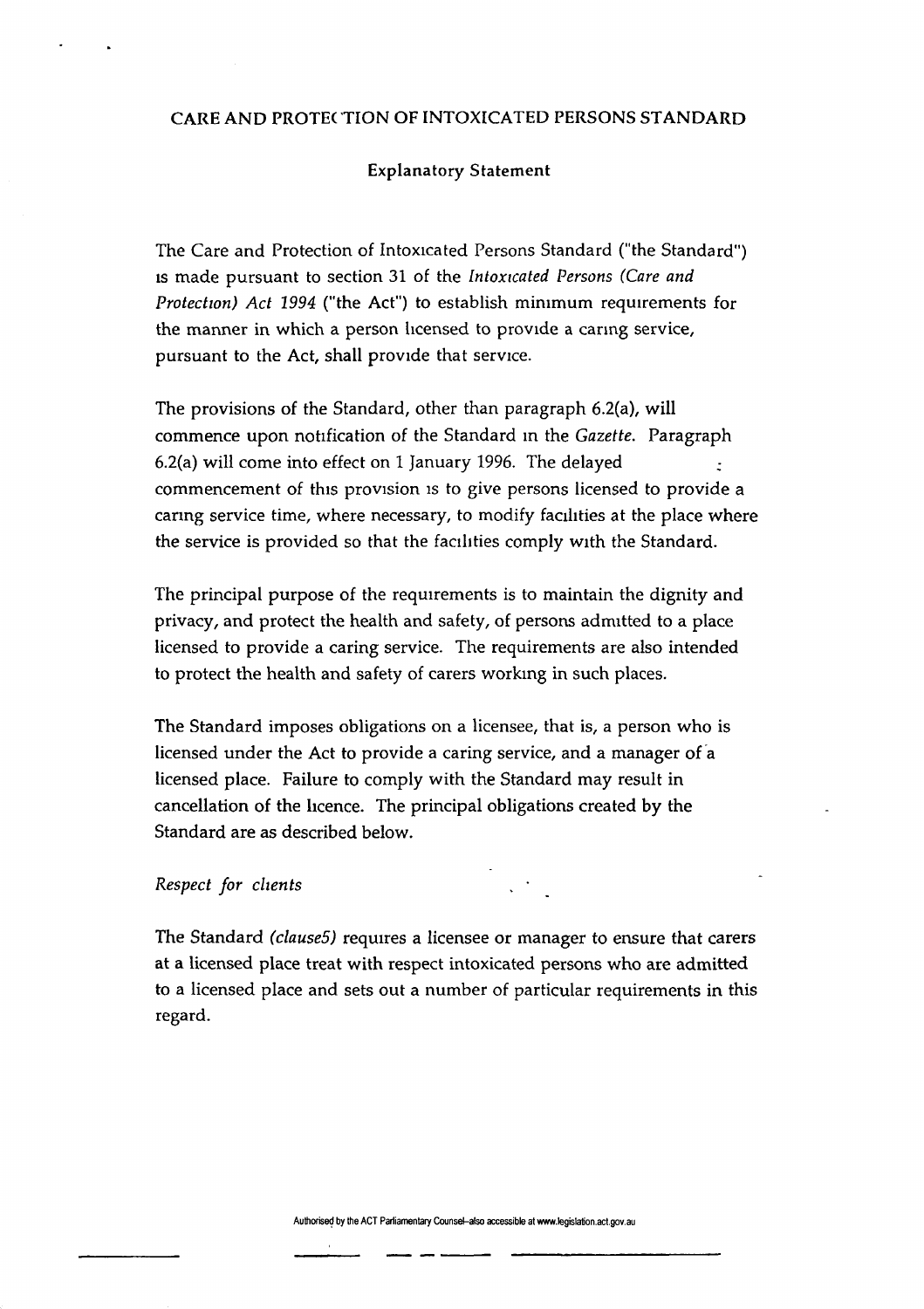*Suitability, safety and security of facilities at a licensed place* 

A licensee is required to ensure that the design of a licensed place is suitable for use by intoxicated persons *(paragraph 6 2(a))* While the design of the place should permit a person admitted to a licensed place ("a client") to attend to his or her toilet in private *(subclause 6 1)* the Standard also requires that lawful observation of a client for the purposes of the Act should be possible *(paragraph 6 2(b))* 

The Standard requires a licensee or the manager of a licensed place to ensure that facilities and equipment at the place are maintained, cleaned and safe for use by carers and clients *(subclause 6.3).* 

The Standard requires a licensee to ensure that a licensed place provides adequate security for carers and clients and there are facilities at the place for the secure storage of their property. The licensee or manager of a licensed place is also required to ensure that safe working practices are observed in a licensed place and that working practices are monitored and reviewed *(subclause 6 5).* 

*Subclause 6.6* of the Standard sets out procedures to be followed in the safekeeping of a client's property at a licensed place.

Accidents at a licensed place are required to be reported by carers *(subclause 6.7).* 

### *Care and monitoring of clients*

The Standard sets out procedures relating to the care of clients. *Subclause7.1* requires a licensee or the manager, of a licensed place to ensure that on the admission of a client to the place a carer makes inquiries for the purpose of determining whether the client's condition may be attributable to factors other than alcohol or other drug induced intoxication. *Subclause? 2* requires that a client's condition be monitored throughout the time he or she is at the licensed place and that medical attention is sought for a client where necessary or appropriate. In particular, it requires that a carer check every 15 minutes the extent to which a client who is asleep is capable of responding to stimulation